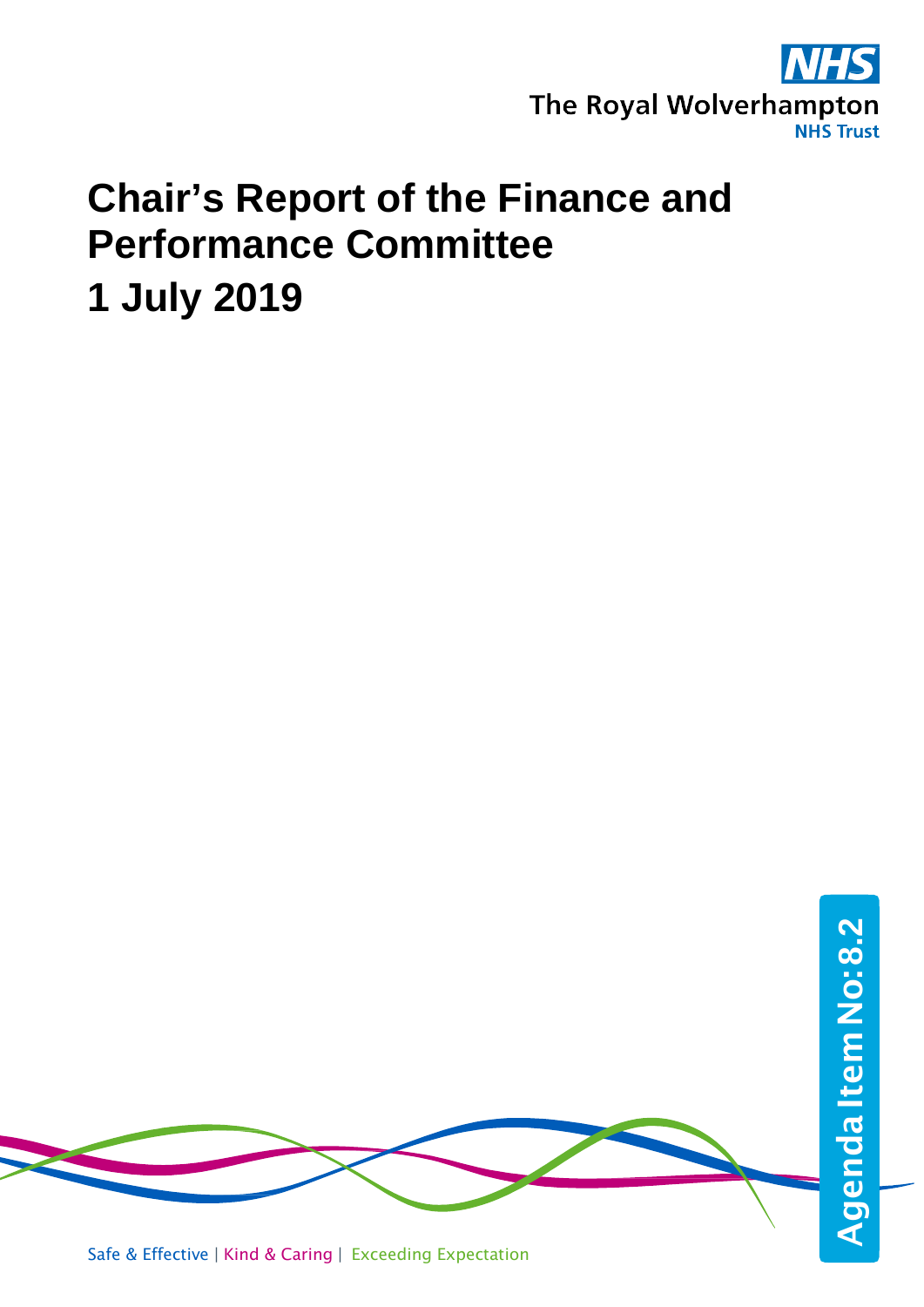# **ASSURANCE/ESCALATION Report of the Finance and Performance Committee**

| <b>PREPARED BY</b>         | Chair of the Finance and Performance Committee                                                                              |   |  |
|----------------------------|-----------------------------------------------------------------------------------------------------------------------------|---|--|
| <b>DATE PREPARED</b>       | 19 <sup>th</sup> June 2019                                                                                                  |   |  |
| <b>SUBJECT</b>             | Chair's Summary Report                                                                                                      |   |  |
| <b>PURPOSE</b>             | To provide assurance to the Board in relation to all delegated responsibilities of the Finance and<br>Performance Committee |   |  |
| <b>STRATEGIC OBJECTIVE</b> |                                                                                                                             |   |  |
| <b>OVERVIEW OF</b>         | CQC STANDARDS (For Use of Resources)                                                                                        | X |  |
| <b>ASSURANCE</b>           | <b>NHSLA</b>                                                                                                                |   |  |
| <b>THEMES/INDICATORS</b>   | <b>OTHER REGULATORY STANDARDS - Statutory Financial Duties</b>                                                              |   |  |
| <b>HIGHLIGHTED IN THE</b>  | NATIONAL GUIDANCE/NATIONAL AUDITS                                                                                           | x |  |
| <b>REPORT</b>              | <b>EXTERNAL REVIEWS</b>                                                                                                     | x |  |
|                            | <b>INTERNAL REVIEWS</b>                                                                                                     | x |  |
|                            | <b>CLINICAL OUTCOMES</b>                                                                                                    |   |  |
|                            | TRENDS/RECURRENT THEMES                                                                                                     |   |  |
|                            | <b>CLINICAL EFFECTIVENESS</b>                                                                                               |   |  |
| <b>BAF/RISK REGISTERS</b>  |                                                                                                                             |   |  |

## **1) Current report - Emerging issues for report (summarise issues or information impacting on the area/compliance/ indicator)**

| <b>Assurance</b>                    | Specific Item/issue                                                                                                                                  | <b>Summary of Assurance (internal or External)</b>                                                                                                                                                          |                                                                                                                                                                                                                                                                                                                                                                                 | <b>Outcome</b>                                                 |
|-------------------------------------|------------------------------------------------------------------------------------------------------------------------------------------------------|-------------------------------------------------------------------------------------------------------------------------------------------------------------------------------------------------------------|---------------------------------------------------------------------------------------------------------------------------------------------------------------------------------------------------------------------------------------------------------------------------------------------------------------------------------------------------------------------------------|----------------------------------------------------------------|
| Theme/In                            | <b>Reviewed</b>                                                                                                                                      | Positive                                                                                                                                                                                                    | Negative                                                                                                                                                                                                                                                                                                                                                                        | and any on-                                                    |
| dicator                             |                                                                                                                                                      |                                                                                                                                                                                                             |                                                                                                                                                                                                                                                                                                                                                                                 | going risk                                                     |
| Board Assurance Framework           | Cost Improvement<br>Programme (CIP)<br>achievement.<br>In support of SR8 on<br>the BAF (that there is<br>a failure to deliver<br>the recurrent CIP). | The Trust has identified an<br>element of vacancies that can<br>be identified as recurrent CIP<br>Continuing work to develop<br>PID pipeline<br>The Clinical Excellence<br>programme is well supported.     | At month 2, the Trust is forecasting<br>to deliver £13.522 (an increase of<br>£2.257m compared to month 1<br>2019/20), leaving a shortfall of<br>£10.978m against the CIP Target.<br>The Trust's recurrent YTD delivery is<br>£0.287m with forecast outturn of<br>£3.413m<br>the Trust's non-<br>and<br>recurrent YTD delivery is £0.834m<br>with forecast outturn of £10.109m. | Initial risk is<br>rated red<br>and remains<br>red.            |
| <b>Board Assurance</b><br>Framework | Mid Staffordshire<br>FT transaction.<br>In support of SR9 on<br>the BAF (that the<br>underlying deficit in<br>the medium term is<br>not eliminated). | The Trust has received<br>payment for 2017/18 and<br>2018/19.                                                                                                                                               | The Trust has built £6m payment into<br>its start point position for MSFT for<br>2019/20 and will invoice and chase<br>this.                                                                                                                                                                                                                                                    | Initial in year<br>score<br>amber.                             |
| <b>Board Assurance</b><br>Framework | Loss of Emergency<br>Admissions Income.<br>In support of SR9 on<br>the BAF                                                                           | The Trust has agreed a<br>risk/gain share agreement<br>with Staffordshire and<br><b>Wolverhampton CCGs</b><br>including MRET (for<br>Wolverhampton access to this<br>is through the A&E delivery<br>board). | The Trust has yet to finalise<br>agreement on the frailty case with<br>Wolverhampton CCG. The case is<br>being updated and finalised for<br>agreement with the CCG.                                                                                                                                                                                                             | <b>Initial risk is</b><br>rated amber<br>and remains<br>amber. |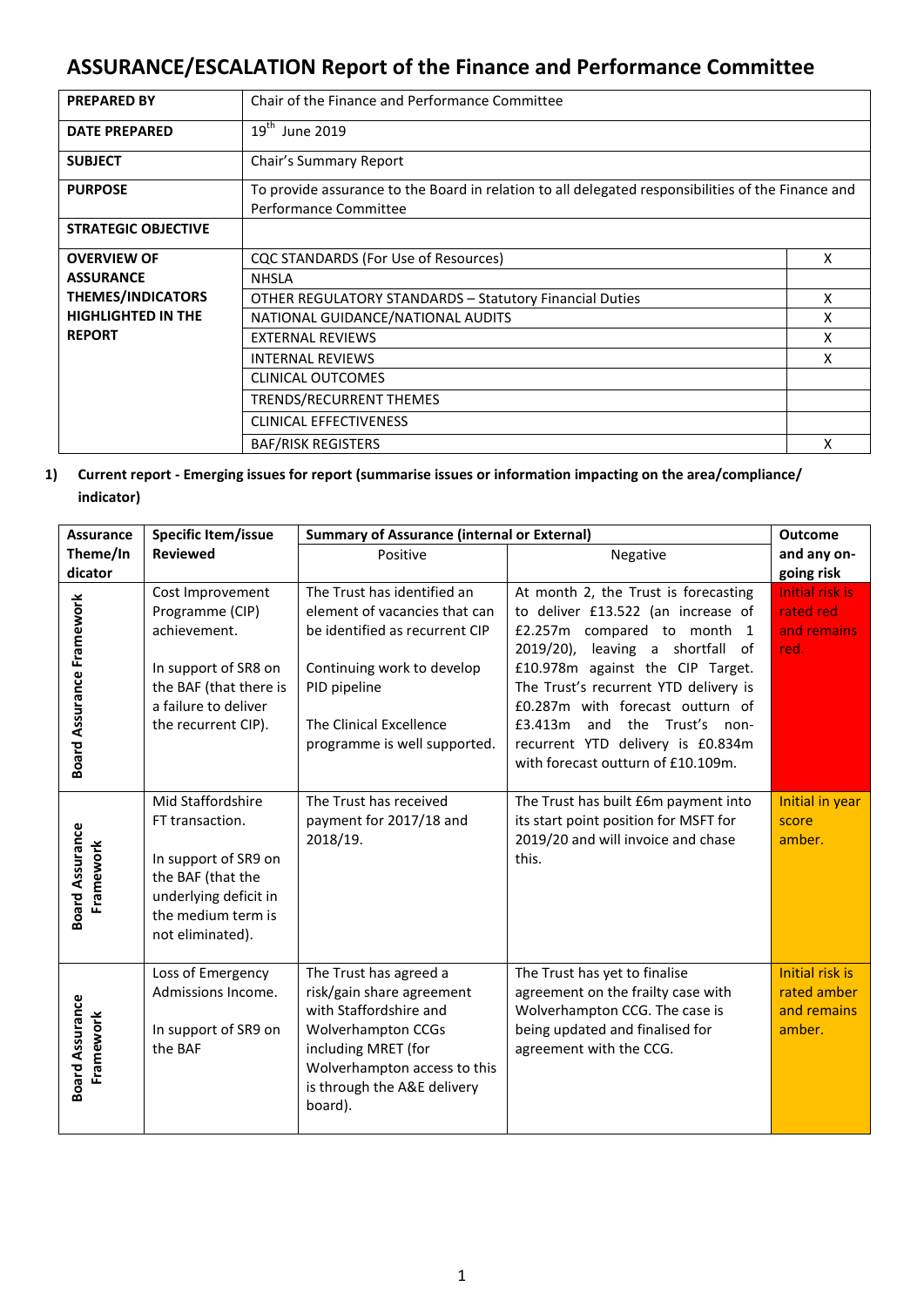|               | Provider             | The Trust signed up to the     | The financial position and increased | This risk is |
|---------------|----------------------|--------------------------------|--------------------------------------|--------------|
| ပ္မ<br>은 듯    | Sustainability Fund  | control total and therefore is | CIP phasing for 19/20 remains        | assessed as  |
| ē             | (PSF).               | earmarked to receive the       | extremely challenging.               | Amber.       |
| Assur<br>mewo |                      | income.                        |                                      |              |
| 意 몸           | In support of SR9 on |                                |                                      |              |
| ឨ             | the BAF.             |                                |                                      |              |
| ൶             |                      |                                |                                      |              |

#### **See updated progress report Additional Items:**

| Specific item/Issue                        | Lead            | Due Date                                                    | Status <sup>*</sup> |
|--------------------------------------------|-----------------|-------------------------------------------------------------|---------------------|
| The Committee will examine in more detail: |                 |                                                             |                     |
| - Draft of 5 year financial plan           | <b>CFO</b>      | Monthly updates for final deadline<br>of 30 September 2019. |                     |
| - 6 month review of FCE to spells          | <b>CFO/DCFO</b> | October 2019                                                |                     |

#### **Status \***

| Action not yet | Action In Progress but not on | Action in progress | <b>Action Completed</b> |
|----------------|-------------------------------|--------------------|-------------------------|
| initiated      | target or target has expired  | and on target      |                         |

### **2) Summary, conclusion and recommendations from meeting held on 19th June 2019:**

- a) The Committee discussed the **shortfall on MSFT funding.** The Chair of the Committee will write directly to the DH to seek resolution of this issue
	- L Grant provided an update on the hip fracture audit. Time to surgery (within 36 hours) has increased from 66% to 85% over the last 6 months. Care of the Elderly appointment performance was recorded as 83% January, 91% February and then dropped to 82%. The Trust will have 8 fully established consultants in place by September 2019. Cannock utilisation was improving and phasing theatre start times was work in progress as it involves changes to Consultant job plans.
- b) The **Committee discussed the BAF** and noted that Cancer performance and outcomes has been added as a risk and would be discussed at QGAC
- c) The Committee **discussed its objectives for the 2019/20 year:**
	- A **review of RTT waiting lists/Super stranded patients** (patients with over 21 days length of stay). NHSI has not yet released guidance on how the target is to be calculated. S Evans will provide a quarterly update to the Committee starting from July 2019. L Dowson will be leading on the clinical work and will be invited to a the next F&P meeting
	- The **underlying deficit position.** H Troalen is providing a pack for the Use of Resources Assessment and will provide a monthly update
- d) **The Committee reviewed the Financial Performance Report for Month 2** and detailed the following issues**:**
	- **Patient care income over performed by £0.9m**. This was due to increased attendances in A&E. Planned activity also over performed. Pay overspent in month predominantly due to medical agency spend and the vacancy factor not being achieved as expected due to supporting safe services. Non-pay overspent in month in clinical areas is largely due to clinical supplies through increased activity.
	- The year to date performance is marginally behind the **operating plan**. Activity income has continued to over perform but overspends within expenditure budgets has impacted on the position
	- The **cost improvement plan** has continued to deliver in month but it should be noted the phasing makes achievement of the plan more challenging as the year goes on.
	- The **depreciation** overspend in month reflects the timing of transferring asset under construction into working assets.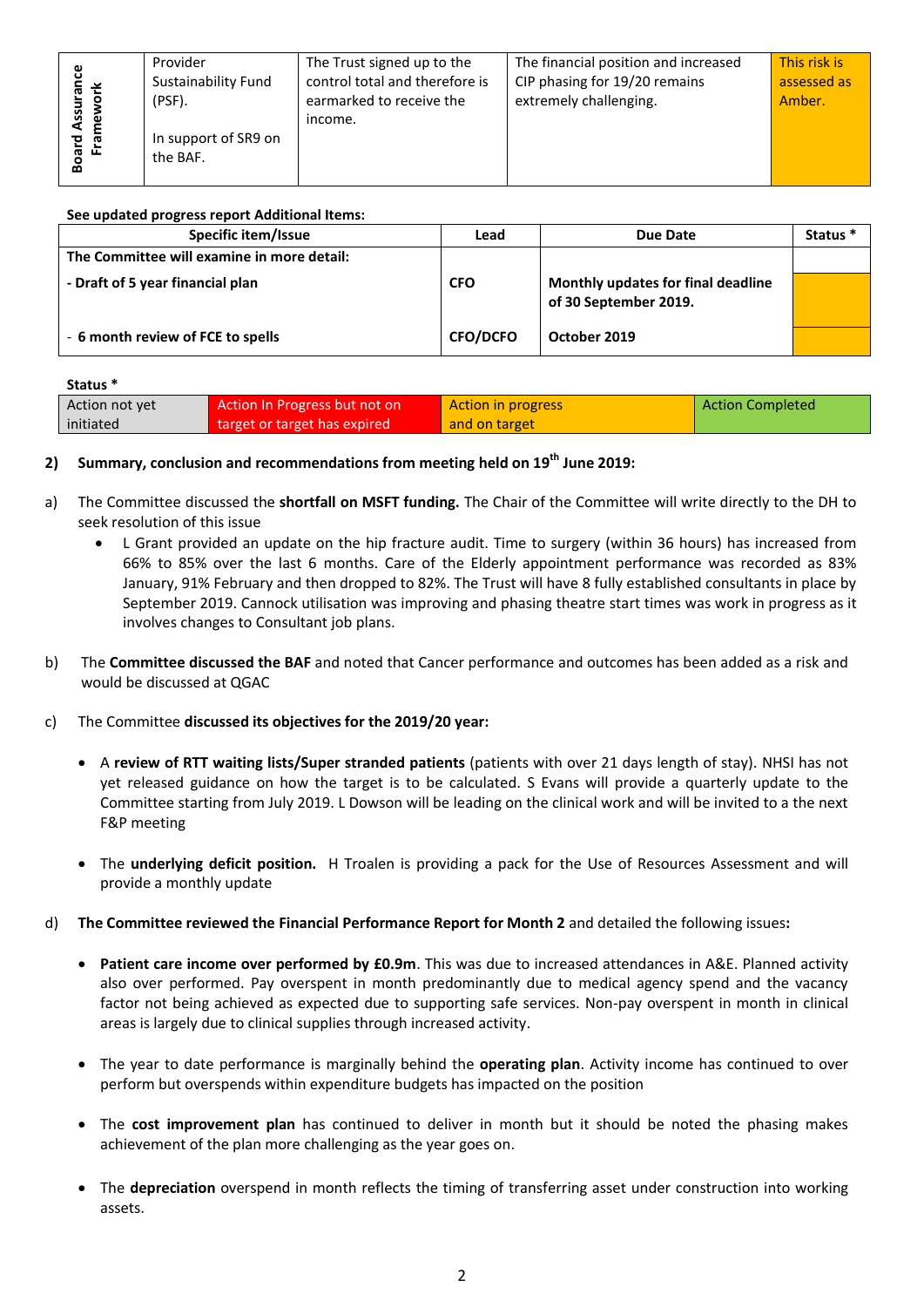- **Income & Expenditure Run Rates** The current month has a £757k adverse position compared to plan and a year to date position of £34k adverse to plan although it should be noted that this is within the operating plan submitted to NHSI.
- **Cash position**: Discussions had taken place regarding the mechanism in place for cash loans if required, however a loan was not anticipated at this time. The Trust payments had now slipped to 60 days (30 days late) and that a discussion had taken place regarding the possibility of adding £3m into the budget to improve payments to 45 days. The Trust will need to indicate if it requires cash support in October next month.
- **The Boots pharmacy contract**. Boots had given notice to the Trust and the contractual position had given rise to a significant cost pressure. Alternative options are being discussed
- The **key risks identified** in the financial plan remain as:
	- Payment of £6m for MSFT support
	- £5.1m of support related to increased depreciation informal feedback suggests the Trust position may not be supported by NHSI
	- The level of vacancy factor in budgets totalling £13.5m.
	- £6.7m of risks in Divisional budgets
- e) The **Committee Finance Recovery Board (FRB) report** noting that:
	- The 2019/20 CIP Target is £24.5m, broken down into £11m recurrent CIP Target and £13.5m non-recurrent CIP Target. At month 2, the Trust is forecasting to deliver £13.522 (an increase of £2.257m compared to month 1 2019/20), leaving a shortfall of £10.978m against the CIP Target. The Trust's recurrent YTD delivery is £0.287m with forecast outturn of £3.413m and the Trust's non-recurrent YTD delivery is £0.834m with forecast outturn of £10.109m.
	- $\bullet$  On 12<sup>th</sup> June FRB approved one PID with a value of £249k relating to overseas patients income.
	- The Financial Recovery Board is completing a piece of work to accurately identify recurrent CIP ahead of the Use of Resources Assessment in August.
- f) The Committee **received an update on the Temporary staffing dashboard**. The pay bill reduced in May, partly driven by reduction in temporary staffing spend. Further analysis would take place to identify whether the improvements were sustained. The Committee also focused on the trend is in Division three.
- g) **The Committee received a report on the Performance Element of the IQP Report** (National & Contractual Standards) and noted:
	- **Referral to Treatment Incomplete** Performance saw further deterioration during May. This continues to be a knock on effect from reduced activity over the bank holiday periods, patients choosing to prolong their waits and in addition to this is compounded by the significant rise in cancer 2 week wait referrals taking priority over routine patients. The Trust continues to focus on reducing the backlog where possible and work closely with Directorates to use all available capacity effectively.
	- **Diagnostics** This target remains within standard for May 2019. However, the Trust continues to see a high numbers of cardiac referrals into Radiology for CT and MRI Heart and in addition to this we have seen a large increase for urgent endoscopy diagnostic tests. This will have a knock on effect into June.
	- **Emergency Department** The Trust failed to achieve the target during May. There were two patients who breached the 12 hour decision to admit target during the month, both of these were Mental Health patients awaiting a specialist inpatient beds. Performance had been particularly challenging in June, which was largely due to patient flow. The Local Authority are currently struggling to provide immediate care for patients who are being